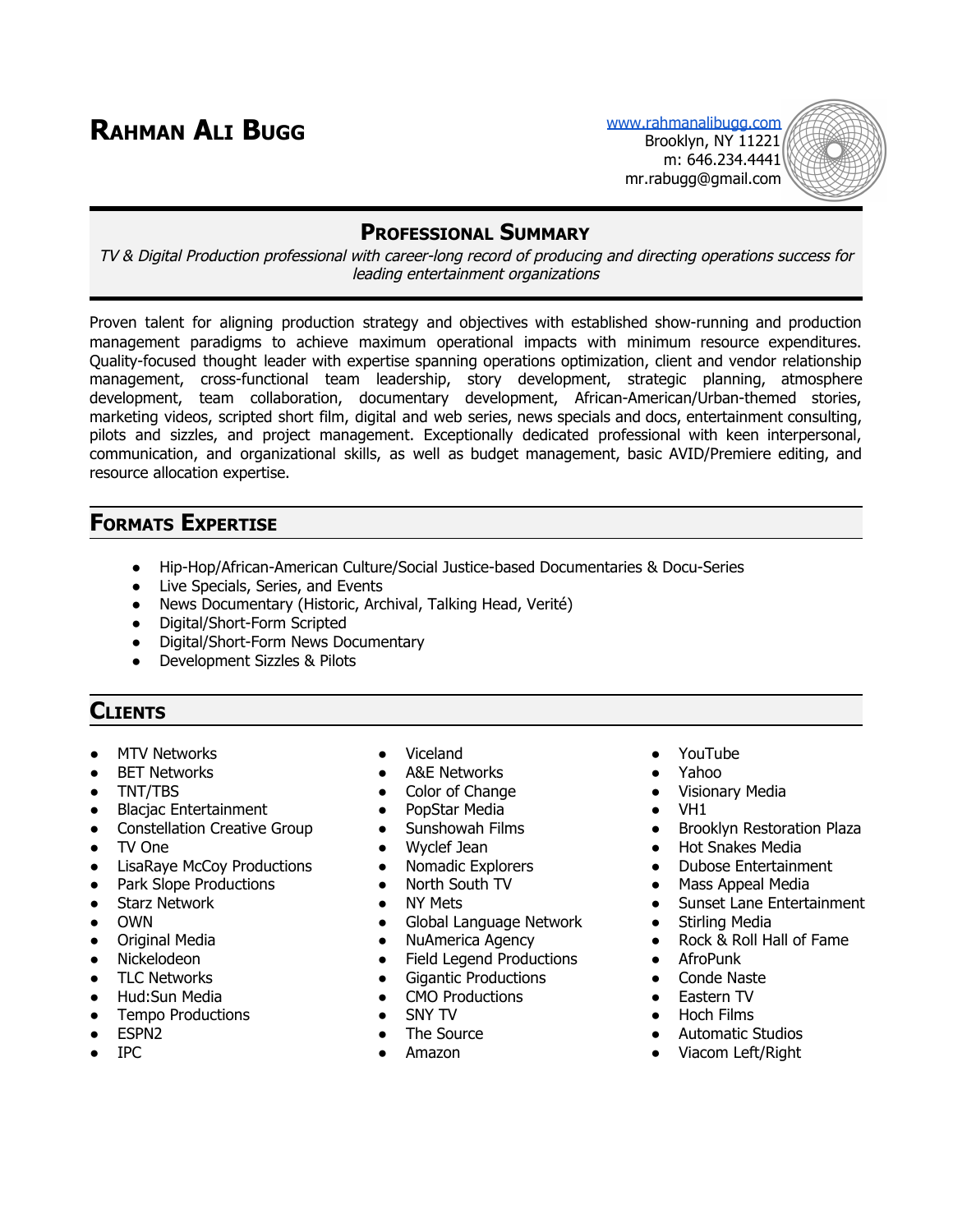#### **PROFESSIONAL EXPERIENCE**

#### VARIOUS CLIENTS AND PRODUCTIONS **SHOWRUNNER/EXECUTIVE PRODUCER CONSULTING PRODUCER DIRECTOR SUPERVISING FIELD & POST PRODUCER DEVELOPMENT PRODUCER**

- Orchestrate creative execution through conceptualizing, budgeting, and scheduling from pre-production through to post. Ensure alignment with branded marketing and partnership marketing executions along with promo photo shoots, shows, and other event/project executions.
- Focus on creating connections and bridging inter-cultural and inter-generational gaps between clients and select audiences as well as amongst production personnel.
- Formulate and nurture relationships and partnerships with talent, agencies, services and other production partners.
- Oversaw, staffed, and administered diverse teams of creative and non-creative production personnel with budgets ranging from \$75K to \$4M throughout the United States through utilization of my cultivated professional network and other effective resources.
- Guaranteed creative, quality, and efficient delivery of projects with strategized workflows in adherence with applicable rights, guidelines, and budget limitations.
- Closely cooperate and collaborate with Executive Stakeholders to certify high-quality delivery through the effective identification and execution of best practices for communication, workflows, project goals, strategies, structure, and final client delivery.
- Developed, commanded, and maintained a flexible and nimble understanding of traditional production ideas and workflows that complement new and emerging ideas, technologies, platforms, and creative personnel.
- Provided mentoring and training to junior-level staff and crew as well as nurturing team camaraderie and high-morale through production (aka good vibes).
- Serve in Senior-Level Producer roles on hundreds of hours of programming with A-level talent, including Mary J Blige, Dave Chappelle, Jay-Z, Matt Damon, Sam Jackson, Tony Hawk, Kanye West, etc. from pre-production through post.
- Oversee the cultivation, nurturing, and coaching of on-camera talent.
- Orchestrate and develop video-based production teams across digital platforms including social media to allow for the growth of digital footprint, the driving of views, and the assurance of audience engagement.
- Play a vital role in engaging vendors and staffing including vetting, budgeting, hiring, and scheduling.
- Collaborate with and monitor  $3<sup>rd</sup>$  party producers to create and implement cost-effective ways to produce, providing strategic ideas without compromising creative quality.
- Guarantee best business practices and asset management.
- Chart the creation and refinement of relevant production workflows in high-end productions and turnaround projects.
- Certify effective and continuous communication between staff and leadership, including cut review, feedback, and approvals.
- Administer asset delivery for various live/live stream media and post production workflows.
- Oversee the maintenance of a working knowledge of industry rates, guidelines, developments, and audience/demographic information, including the latest industry trends, and cultural movements.